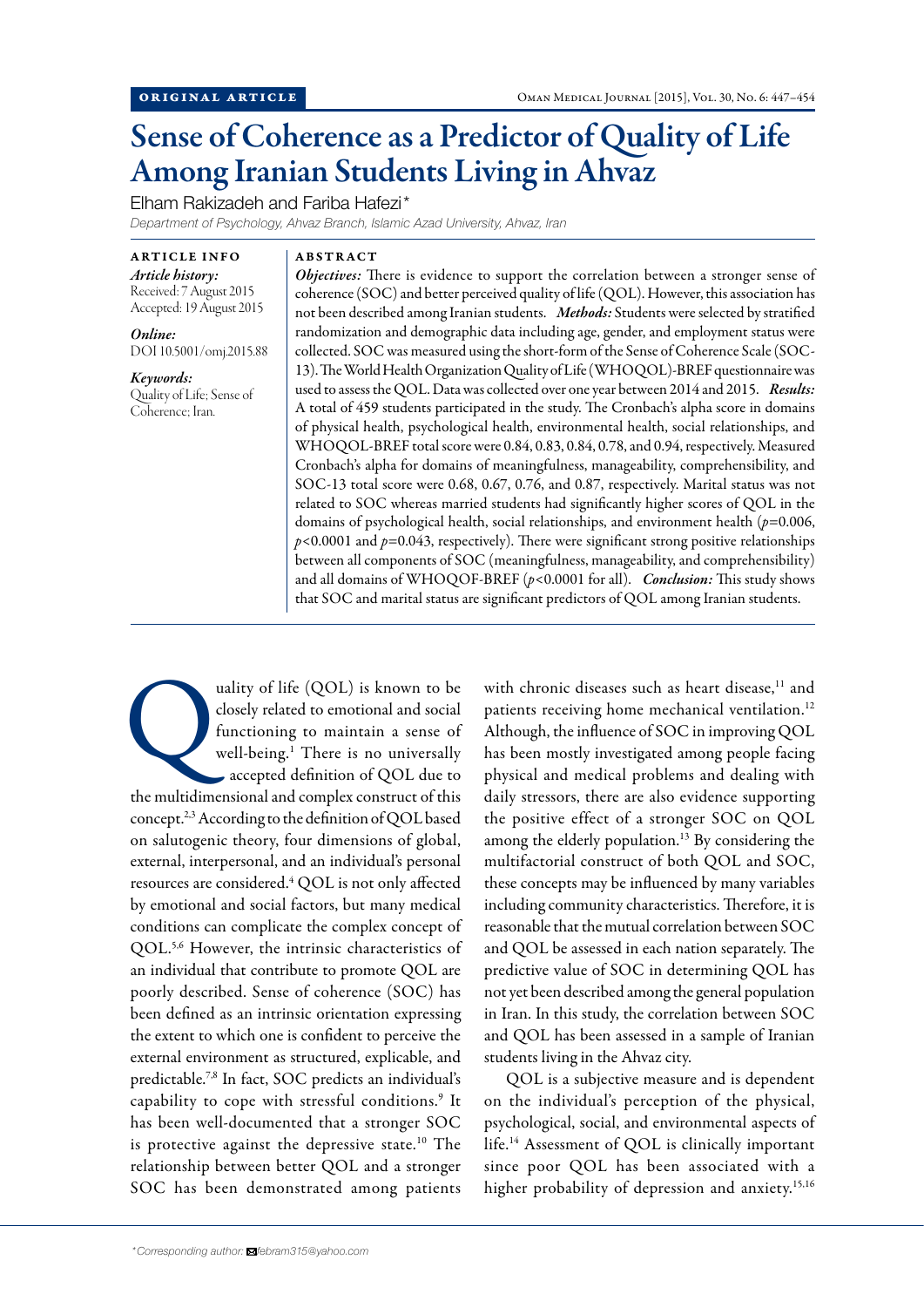Determining the factors that predict a better QOL may help in the planning of proper therapeutic interventions to improve QOL among susceptible people. A stronger SOC may have beneficial effects on QOL by increasing the capability of coping especially among people experiencing stress. Students are known to be dealing with stressors of the educational system during the sensitive time of early adolescence. Mental preoccupations are better organized by students with a stronger SOC. However, it has not yet been clarified whether a stronger SOC can be predictive of a better QOL among Iranian students. To our knowledge, this is the first study evaluating the predictive value of SOC as a determinant of QOL among students living in Ahvaz, Iran.

#### METHODS

Among registered students in Islamic Azad University (Ahvaz Branch), a sample population was selected by stratified randomization between April 2014 and April 2015.

The study was designed as a cross-sectional observational investigation based on direct interviews with participants. Adequate information about the study was given to each participant, and informed consent was obtained from each before enrollment. Participation was voluntary and participants were assured of the confidentiality of their information. Participants' age, gender, marital status, and employment were asked during interviews and were recorded. The protocol of the study was approved by the ethics committee of the Islamic Azad University, Ahvaz Branch.

In 1987, Antonovsky8 developed a measure to assess SOC based on the extent to which the external stressors could be comprehensible, manageable, and meaningful. In this study, the short-form of the Sense of Coherence Scale (SOC-13) was used to measure SOC. This instrument contains 13 items, and each is scored from one to seven. The total score ranges from 13–91. Higher scores are indicative of a stronger SOC. The validity and reliability of this instrument have been demonstrated in many languages.<sup>17-19</sup> Rohani et al,<sup>20</sup> reported that this questionnaire is also valid and reliable in Farsi language with Cronbach's alpha higher than 0.7.

The World Health Organization Quality of Life (WHOQOL)-BREF consists of 26 items and is



All the statistical analysis was performed using SPSS Statistics (SPSS Inc., Chicago, US) version 21. Descriptive analysis was used to express categorical data as frequency (percentage) and continuous variables as the mean and standard deviation (SD). Cronbach' alpha was measured to assess the reliability of SOC-13 and WHOQOL-BREF in the recruited study population. The chi-square test was used to assess the relationships between categorical variables. Means were compared using the independent t-test and one-way analysis of variance (ANOVA). A *p*-value less than 0.050 was considered statistically significant.

### RESULTS

A total of 459 students participated in this observational investigation, the majority of which were female (55.8% vs. 44.2%). The larger proportion of both male and female students were single (n=197 (77.0%) women and n=150 (73.9%) men). There was no significant difference in the marital status of male and female students (*p*=0.160). The mean age of men and women were 28.5±8.0 and 26.6±6.9 years, respectively. The mean age was significantly older among male students (*p*=0.006). Five men (2.5%) were studying at associate level, and 96 (47.3%) and 102 (50.2%) were studying at bachelor and master levels, respectively. Among the female students, 26 women (10.2%) were studying at the associate level and 139 (54.3%) and 91 (35.5%) were studying at bachelor and master levels, respectively. The educational degree of the field under study was

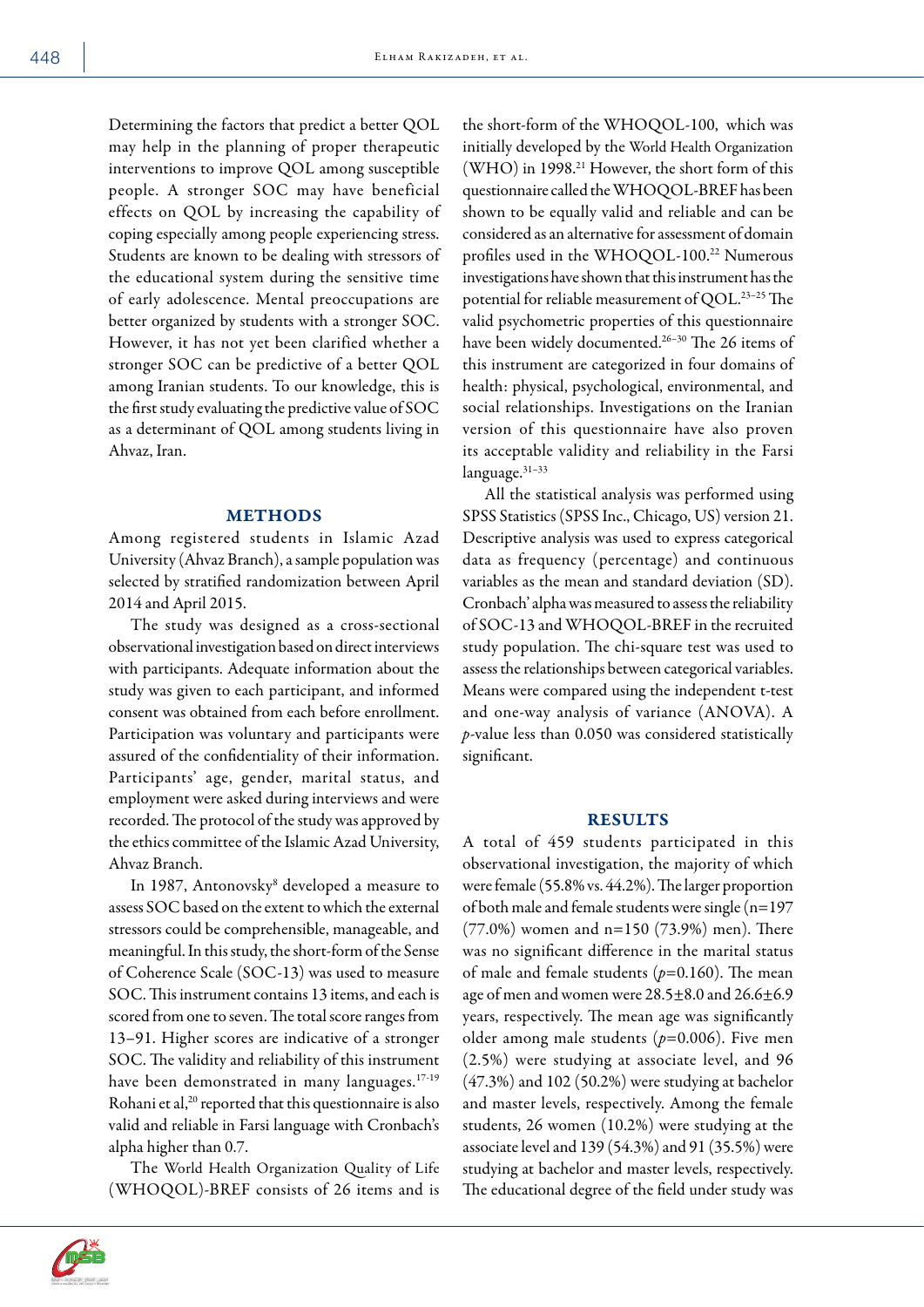| Variable                               | Frequency (percentage)          | $p$ -value                         |          |
|----------------------------------------|---------------------------------|------------------------------------|----------|
|                                        | Men $(n=203)$                   | Women $(n=256)$                    |          |
| Age                                    |                                 |                                    |          |
| <20 years old                          | 16(7.9)                         | 43(16.3)                           | 0.006    |
| $21-30$ years old                      | 131(64.5)                       | 159(16.3)                          |          |
| $31-40$ years old<br>$41-50$ years old | 33(16.3)<br>23(11.3)            | 39(15.2)<br>15(5.9)                |          |
| <b>Marital</b> status                  |                                 |                                    |          |
| Single<br>Married                      | 150(73.9)<br>53(26.1)           | 197(77.0)<br>59(23.0)              | 0.160    |
| Degree level                           |                                 |                                    |          |
| Associate<br>Bachelor's<br>Master's    | 5(2.5)<br>96(47.3)<br>102(50.2) | 26(10.2)<br>139 (54.3)<br>91(35.5) | < 0.0001 |
| Employment                             |                                 |                                    |          |
| Employed                               | 102(50.2)                       | 58(27.7)                           | < 0.0001 |
| Unemployed                             | 101(49.8)                       | 198(77.3)                          |          |

| Table 1: Baseline and demographic characteristics of participants. |  |  |
|--------------------------------------------------------------------|--|--|
|                                                                    |  |  |

*p-values stand for comparison of means with one-way analysis of variance (ANOVA).*

significantly higher in male students (*p*<0.0001). Table 1 illustrates the baseline and demographic characteristics of the participants. The proportion of employed and unemployed individuals was relatively similar among men (102 vs. 101) whereas the majority of female students were unemployed (n=198, 77.3%). Male students were more likely to be employed compared to female students (*p*< 0.0001).

The measured Cronbach's alpha for the total score of WHOQOL-BREF was 0.94, which is indicative of the acceptable reliability of this instrument among Iranian students. Cronbach's alpha in the domains of physical health, psychological health, environmental health, and social relationships were 0.84, 0.83, 0.84, and 0.78, respectively. The reliability of SOC-13 was also assessed, and the measured Cronbach's

alpha for domains of meaningfulness, manageability, and comprehensibility were 0.68, 0.67, and 0.76, respectively. The Cronbach's alpha for the total score of SOC-13 was 0.87, which indicated that this questionnaire was reliable for use in our population to measure SOC.

Male students had significantly higher comprehensibility compared to females individuals (22.1±6.7 vs. 20.5±6.0, *p*=0.005) whereas the role of gender as a determinant of other components of SOC (meaningfulness and manageability) was insignificant ( $p=0.670$  and  $p=0.140$ , respectively). The effect of gender on the domains of physical, psychological, and environment health was also not significant (*p*=0.800, *p*=0.120, and *p*=0.200, respectively). On the other hand, men had significantly higher scores in the domain of social

Table 2: The effect of gender and marital status in predicting quality of life (QOL) and sense of coherence (SOC) in Iranian students.

| Variable   | Domain               | Gender          |                 | $p$ -value | <b>Marital</b> status |                 | $p$ -value |
|------------|----------------------|-----------------|-----------------|------------|-----------------------|-----------------|------------|
|            |                      | Male            | Female          |            | Single                | Married         |            |
| <b>SOC</b> | Meaningfulness       | $19.2 + 4.5$    | $19.4 + 4.3$    | 0.670      | $19.1 + 5.1$          | $19.9 + 3.9$    | 0.130      |
|            | Manageability        | $17.8 + 5.6$    | $17.1 + 4.8$    | 0.140      | $17.3 + 5.5$          | $17.7 + 4.0$    | 0.420      |
|            | Comprehensibility    | $22.1 + 6.7$    | $20.5 + 6.0$    | 0.005      | $21.2 + 6.7$          | $21.2 + 5.0$    | 0.990      |
|            | Total                | $59.2 \pm 16.2$ | $57.0 \pm 13.0$ | 0.110      | $57.6 \pm 15.7$       | $58.9 \pm 10.2$ | 0.430      |
| WHOQOL     | Physical health      | $25.4 + 5.9$    | $25.2 \pm 5.0$  | 0.800      | $25.4 + 5.8$          | $25.1 + 4.1$    | 0.660      |
|            | Psychological health | $21.1 + 4.5$    | $20.5 + 4.5$    | 0.120      | $20.4 + 4.9$          | $21.8 + 3.2$    | 0.006      |
|            | Environment Health   | $26.8 + 5.2$    | $27.5 + 5.7$    | 0.200      | $26.9 + 5.8$          | $28.1 + 4.6$    | 0.043      |
|            | Social relationships | $10.2 + 2.5$    | $9.7 + 2.6$     | 0.042      | $9.5 + 2.5$           | $11.0 + 2.2$    | < 0.0001   |
|            | Total                | $83.4 \pm 16.3$ | $82.8 \pm 15.9$ | 0.680      | $82.2 + 17.1$         | $86.0 + 12.1$   | 0.029      |

*Data presented as mean±SD.*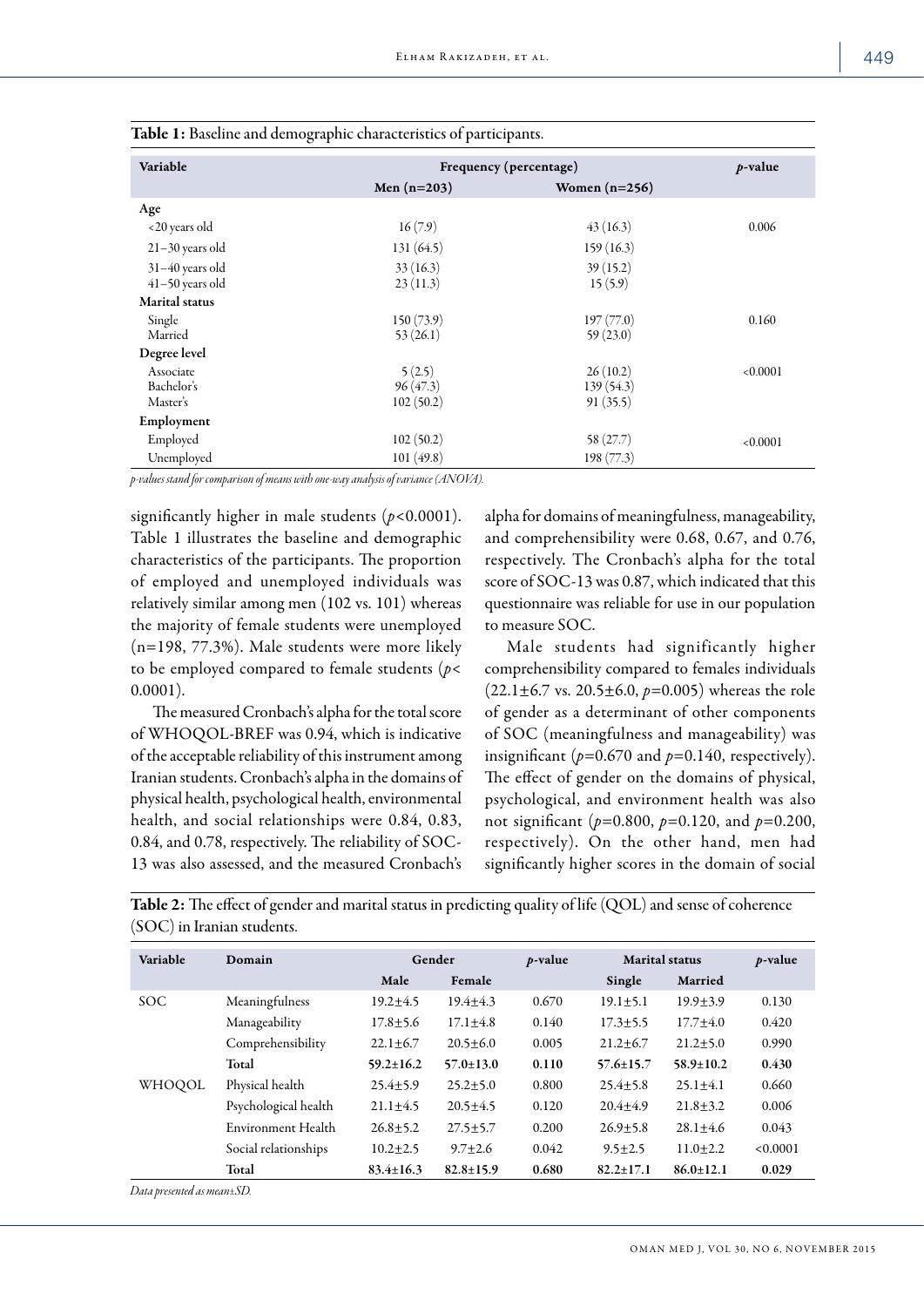| ×<br>۰.<br>۰.<br>. . |  |
|----------------------|--|
|----------------------|--|

| Variable   | Domain               | Degree level  |                 | $p$ -value<br><b>Employment status</b> |        |                 | $p$ -value    |       |
|------------|----------------------|---------------|-----------------|----------------------------------------|--------|-----------------|---------------|-------|
|            |                      | Associate     | Bachelor's      | Master's                               |        | Employed        | Unemployed    |       |
| <b>SOC</b> | Meaningfulness       | $19.7 + 4.4$  | $19.2 + 5.2$    | $19.5 + 4.5$                           | 0.760  | $19.3 + 4.6$    | $19.3 + 5.0$  | 0.960 |
|            | Manageability        | $17.2 + 4.4$  | $16.8 + 5.6$    | $18.2 + 4.7$                           | 0.0240 | $17.7 + 4.6$    | $17.2 + 5.4$  | 0.350 |
|            | Comprehensibility    | $20.5 + 6.3$  | $20.5 + 6.9$    | $22.2 + 5.4$                           | 0.020  | $21.6 + 5.5$    | $21.0 + 6.8$  | 0.360 |
|            | Total                | $57.4 + 12.6$ | $56.5 \pm 15.9$ | $59.8 + 12.8$                          | 0.060  | $58.6 + 12.7$   | $57.6 + 15.4$ | 0.450 |
| WHOOOL     | Physical health      | $25.5 + 5.5$  | $25.4 + 5.8$    | $25.2 + 4.9$                           | 0.890  | $24.7 + 5.1$    | $26.6 + 5.6$  | 0.080 |
|            | Psychological health | $21.3 + 4.9$  | $20.3 + 5.2$    | $21.2 + 3.4$                           | 0.120  | $21.1 + 3.5$    | $20.5 + 5.0$  | 0.230 |
|            | Environment health   | $27.7 + 6.9$  | $26.9 + 6.1$    | $27.5 + 4.5$                           | 0.060  | $26.9 + 5.0$    | $27.3 + 5.8$  | 0.050 |
|            | Social relationships | $10.0 + 3.1$  | $9.5 \pm 2.8$   | $10.3 + 2.0$                           | 0.440  | $10.2 + 2.2$    | $9.7 + 2.7$   | 0.420 |
|            | Total                | $84.6 + 18.9$ | $82.1 + 18.0$   | $84.1 \pm 12.7$                        | 0.370  | $82.9 \pm 13.7$ | $83.2 + 17.2$ | 0.840 |

Table 3: The effects of employment and educational degree on sense of coherence (SOC) and quality of life (QOL) among Iranian students.

*Data presented as mean±SD.* 

relationships  $(10.2 \pm 2.5 \text{ vs. } 9.7 \pm 2.6, \text{ respectively},$ *p*=0.042). However, there was no significant relationship between gender and total scores of SOC-13 and WHOQOL-BREF (*p*=0.110 and *p*=0.680, respectively).

Marital status was not related to SOC. On the other hand, married students had significantly higher scores of QOL in domains of psychological health, social relationships, and environment health (*p*=0.006, *p*<0.0001, and *p*=0.043, respectively). The physical health domain of WHOQOL was not associated with marital status  $(p=0.660)$  [Table 2].

Age was not a major determinant of SOC; however, a significant positive correlation was observed between age and scores in the domain of social relationships of the WHOQOL-BREF (*p*<0.0001, r=0.17). Similarly, age was positively associated with psychological health (*p*=0.008, r=0.12). However, the effect of age on physical heath, environment health, and total score of WHOQOL-BREF was insignificant ( $p=0.450$ ,  $p=0.100$ , and  $p=0.110$ , respectively).

Students registered to obtain a higher educational degree, had significantly higher scores in the domains of manageability and comprehensibility of SOC  $(p=0.024$  and  $p=0.020$ , respectively). However, the effect of educational degree on the total SOC-13 score was not significant (*p*=0.060). Similarly, no associations between educational degree and the domains of the WHOQOL-BREF were observed (*p*=0.89, *p*=0.12, *p*=0.06, and 0.44 for the domains of physical, psychological, environment health, and social relationships, respectively).

Table 3 illustrates the effect of educational degree and employment status on the SOC and QOL among Iranian students. Employment status was not a determinant of a SOC. Similarly, the influence of employment status on the WHOQOL-BREF total score was not significant ( $p=0.840$ ).

The correlation between SOC and QOL was also assessed. Here, we tried to determine whether a stronger SOC could predict better QOL. Meaningfulness was a significant determinant of higher scores of all domains of WHOQOL-BREF

| <b>Table 4:</b> The correlation $(r)$ between sense of coherence $(SOC)$ and quality of life $(QOL)$ domains. |                 |                         |                       |                         |                                       |  |  |  |
|---------------------------------------------------------------------------------------------------------------|-----------------|-------------------------|-----------------------|-------------------------|---------------------------------------|--|--|--|
| <b>Variables</b>                                                                                              | Physical health | Psychological<br>health | Environment<br>health | Social<br>Relationships | Total<br>WHOQOL-<br><b>BREF</b> score |  |  |  |
| Meaningfulness                                                                                                | < 0.0001        | < 0.0001                | < 0.0001              | < 0.0001                | < 0.0001                              |  |  |  |
|                                                                                                               | $(r=0.73)$      | $(r=0.70)$              | $(r=0.54)$            | $(r=0.50)$              | $(r=0.71)$                            |  |  |  |
| Manageability                                                                                                 | < 0.0001        | < 0.0001                | < 0.0001              | < 0.0001                | < 0.0001                              |  |  |  |
|                                                                                                               | $(r=0.60)$      | $(r=0.61)$              | $(r=0.45)$            | $(r=0.46)$              | $(r=0.61)$                            |  |  |  |
| Comprehensibility                                                                                             | < 0.0001        | < 0.0001                | < 0.0001              | < 0.0001                | < 0.0001                              |  |  |  |
|                                                                                                               | $(r=0.61)$      | $(r=0.59)$              | $(r=0.43)$            | $(r=0.41)$              | $(r=0.59)$                            |  |  |  |
| Total SOC-13 score                                                                                            | < 0.0001        | < 0.0001                | < 0.0001              | < 0.0001                | < 0.0001                              |  |  |  |
|                                                                                                               | $(r=0.73)$      | $(r=0.71)$              | $(r=0.52)$            | $(r=0.53)$              | $(r=0.71)$                            |  |  |  |

*Bivariate correlation test used to calculated p-values.*

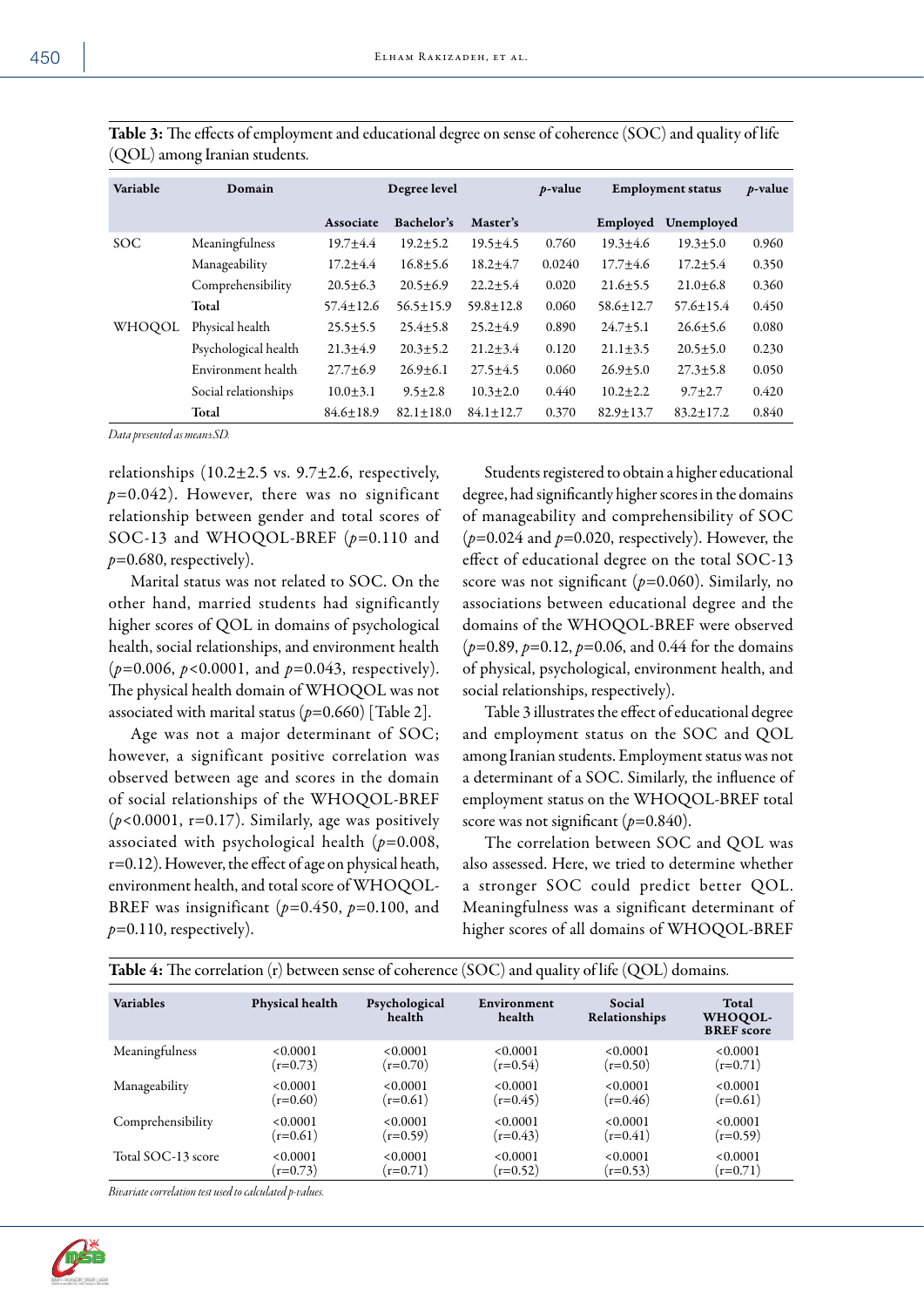

Figure 1: The association between quality of life and sense of coherence among Iranian students living in the Ahvaz district.

(*p*<0.0001 for all, r=0.73, 0.70, 0.54, and 0.50 for domains of physical, psychological, environment health, and social relationships, respectively). Similarly, manageability was positively correlated with a better QOL in all domains (*p*<0.0001 for all, r=0.60, 0.61, 0.45, and 0.46 for physical, psychological, environment health, and social relationships, respectively). The same outcomes were observed on the predictive value of comprehensibility in determining QOL [Table 4].

These results suggest that SOC is a strong predictor of QOL among Iranian students. Figure 1 shows the correlation between total scores of SOC-13 and WHOQOL-BREF.

## DISCUSSION

Our study indicates that SOC is a major determinant of perceived QOL and can be considered a strong predictor of QOL. Improvement of SOC may help to attain better-perceived QOL, which suggests that SOC can be considered as a therapeutic target when improvement of health status is the main goal.

Most studies have focused on health-related QOL and have assessed the relationship between SOC and QOL among individuals dealing with medical health problems. For instance, Drageset et al,<sup>34</sup> demonstrated a positive association between SOC and perceived health-related QOL among elderly people living in nursing houes. Similar results have been reported by Chumbler et al,<sup>35</sup> in patients with chronic musculoskeletal pain. Furthermore, Gison et al,36 showed that SOC is a good predictor of QOL among patients with Parkinson's disease. According to Antonovsky's salutogenic concept, the generalized resistance resources facilitates coping behavior by avoiding or contrasting a range of stressors, which results in improved perceived health on the physical component of QOL.3 In this model, study subjects have one thing in common: a persistent stressor, which is usually a medical condition. The predictive value of SOC to determine QOL is poorly described among healthy populations. Our study confirms that SOC is a strong predictor of QOL in Iranian healthy students. Our results suggest that the extent to which a student feels that the life is more meaningful, comprehensible, and manageable, increases the subjective perception of well-being. In fact, the confidence in the feeling of having control of external and internal stimuli in life directly contributes to a better-perceived QOL. Moreover, positive aspects of health such as coping, resilience, satisfaction, and autonomy have been considered major components of QOL according to the WHO definition.37 Our study supports that the close correlation between SOC and QOL is not only observed among people coping with persistent stressors but can also be detected among healthy individuals.

We found that marital status was a significant determinant of QOL and married individuals were more likely to have better QOL especially in the domains of psychological health, environmental health, and social relationships. The association between QOL and marital status has been widely investigated. Han et al,<sup>38</sup> demonstrated the gender difference in the influence of marital status on QOL. Their study found that married men were more likely to have a better QOL whereas there was an adverse effect of being married in women. Our study revealed a positive influence of being married on QOL in both genders among Iranian students. Furthermore, Bierman<sup>39</sup> reported a better mental health status among married people compared to single, divorced, or bereaved individuals. Being married may have beneficial protective effects against life stressors and daily distress,<sup>40,41</sup> which enables married individuals to have better social relationships and, subsequently, a higher level QOL. In line with previous investigations,<sup>39-41</sup> our study confirms that marital status can be considered as a major predictor of QOL among Iranian students.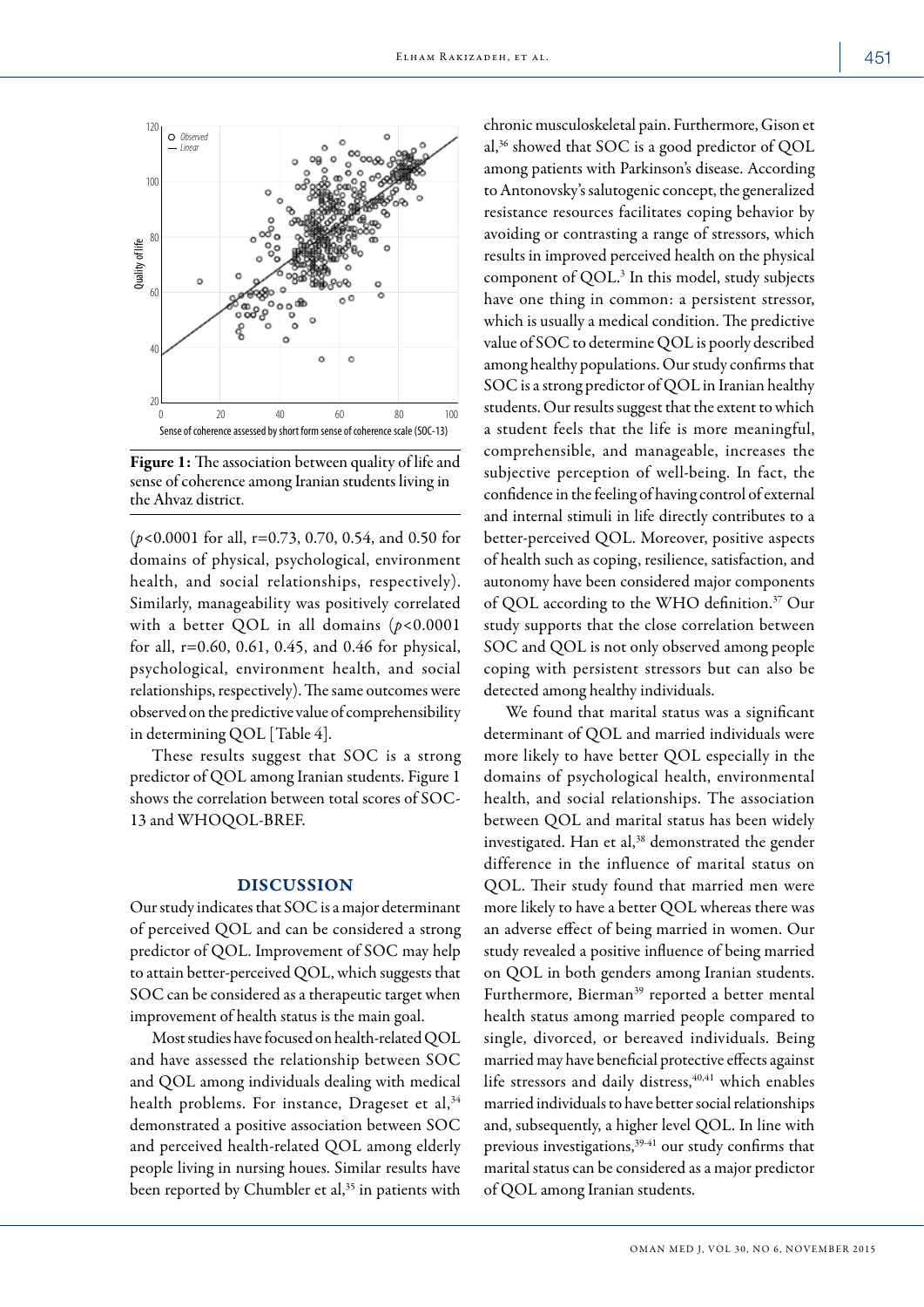While educational degree of study field was indicator of better manageability and comprehensibility, the relationship between educational degree and QOL remained insignificant. Previously, the association between educational level and SOC has been described.<sup>42,43</sup> Here, our study agrees that SOC is influenced by educational degree. However, the impact of higher education as a determinant of QOL was too weak to exert a statistically significant difference. A higher education level has been shown to be a determinant of QOL among populations of patients dealing with chronic conditions such as multiple sclerosis  $(MS).<sup>44</sup>$  However, our study on a healthy population of students showed different results.

When comparing the effect of educational level on QOL, the extent of variation in educational level should be considered. For example, when comparing people with primary school education and people with higher education, the difference in educational level is large. But when comparing people within higher education at different levels (associate, bachelor's, and master's) the extent of difference is lower. Our study only recruited students from one university so all the students were at higher educational level but in different subgroups. Therefore, our study population cannot represent the general population and cannot reveal the effect of educational level on QOL among illiterate or people with a primary education only. It is well-known that there is a relationship between illiteracy or very low educational level and low socioeconomic status especially in developing countries.45 Here, we compared students who were studying at associate, bachelor's, and master's level. In fact, the extreme difference in educational levels may be a determinant of socioeconomic status and, subsequently, QOL. However, that comparison of academic educational levels, are close to each other does not render educational degree as a major predictor of QOL.

Employment status was not significantly related to SOC and the WHOQOL-BREF total score. The disadvantageous effects of unemployment on the mental and physical components of QOL have been demonstrated.<sup>46</sup> Bultink et al,<sup>47</sup> showed a significant reduced health-related quality of life (HRQOL) among unemployed patients with systemic lupus erythematosus. Similar results have been reported by Yoo et al,<sup>48</sup> in cervical cancer survivors. However, our study showed an insignificant effect of employment status as a predictor of QOL among healthy student individuals. One reason for this discrepancy is that students do not consider 'being employed' as an obligation because their priority is their educational status. Therefore, unemployment as an external stressor is too weak to exert any significant changes in the QOL of students.

In this study, we did not assess the changes of SOC through time and its impact on QOL. Longitudinal studies are required to investigate this issue. Furthermore, the role of financial status in determining SOC and QOL was not evaluated in this study.

# **CONCLUSION**

Our study identified the major determinants of QOL among Iranian students living in the Ahvaz city and assessed the correlation between SOC and QOL. This study demonstrates that SOC is a significant strong predictor of QOL among Iranian students. Marital status was also a major determinant of QOL whereas the influence of educational degree and employment was not significant.

#### *Disclosure*

The authors declared no conflicts of interest. No funding was received for this study.

#### references

- 1. Levine S, Croog SH. What constitutes quality of life? A conceptualization of the dimensions of life quality in healthy populations and patients with cardiovascular diease. In: Wenger NK, Mattson ME, Furberg CD, Elinson J, editors. Assessment of quality of life in clinical trials of cardiovascular therapies. New York: LeJacq; 1984.
- 2. Fayers PM, Machin D. Quality of life. Assessment, analysis and interpretation. New York: John Wiley & Sons; 2000.
- 3. Eriksson M, Lindström B. Antonovsky's sense of coherence scale and its relation with quality of life: a systematic review. J Epidemiol Community Health 2007 Nov;61(11):938- 944.
- 4. Lindström B. Quality of life: a model for evaluating health for all. Conceptual considerations and policy implications. Soz Praventivmed 1992;37(6):301-306.
- 5. Mamani M, Majzoobi MM, Ghahfarokhi SM, Esna-Ashari F, Keramat F. Assessment of Health-related Quality of Life among Patients with Tuberculosis in Hamadan, Western Iran. Oman Med J 2014 Mar;29(2):102-105.
- 6. Vergara N, Montoya JE, Luna HG, Amparo JR, Cristal-Luna G. Quality of life and nutritional status among cancer patients on chemotherapy. Oman Med J 2013 Jul;  $28(4)$ :  $270-274$ .
- 7. Antonovsky A. The structure and properties of the sense of coherence scale. Soc Sci Med 1993 Mar;36(6):725-733.
- 8. Antonovsky A. Unravelling the mystery of health. San Francisco: Jossey-Bass; 1987.

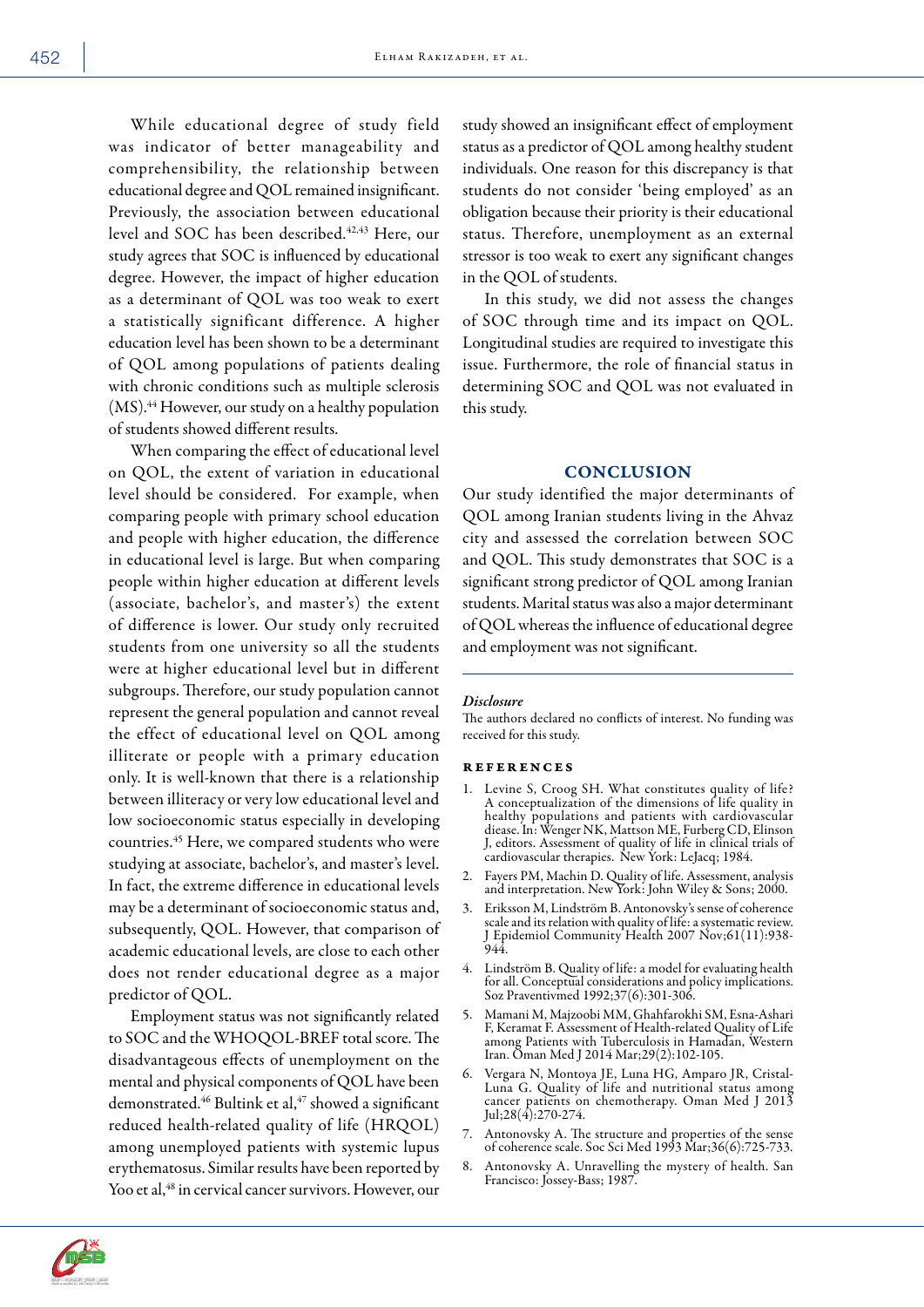- 9. Antonovsky A. The salutogenic model as a theory to guide health promotion. Health Promot Int 1996;11:11-18.
- 10. Kikuchi Y, Nakaya M, Ikeda M, Okuzumi S, Takeda M, Nishi M. Sense of coherence and personality traits related to depressive state. Psychiatry J 2014; 2014:738923.
- 11. Motzer SU, Stewart BJ. Sense of coherence as a predictor of quality of life in persons with coronary heart disease surviving cardiac arrest. Res Nurs Health 1996 Aug;  $19(4)$ :  $287 - 298$ .
- 12. Markström A, Sundell K, Lysdahl M, Andersson G, Schedin U, Klang B. Quality-of-life evaluation of patients with neuromuscular and skeletal diseases treated with noninvasive and invasive home mechanical ventilation. Chest 2002 Nov;122(5):1695-1700.
- 13. Nesbitt BJ, Heidrich SM. Sense of coherence and illness appraisal in older women's quality of life. Res Nurs Health 2000 Feb;23(1):25-34.
- 14. Bowling A. The concept of quality of life in relation to health. Med Secoli 1995;7(3):633-645.
- 15. Helvik A-S, Engedal K, Selbaek G. The quality of life and factors associated with it in the medically hospitalised elderly. Aging Ment Health 2010 Sep;14(7):861-869.
- 16. Helvik A-S, Engedal K, Krokstad S, Selbæk G. A comparison of life satisfaction in elderly medical inpatients and the elderly in a population-based study: Nord-Trondelag Health Study 3. Scand J Public Health 2011 Jun;39(4):337-344.
- 17. Eriksson M, Lindström B. Validity of Antonovsky's sense of coherence scale: a systematic review. J Epidemiol Community Health 2005 Jun;59(6):460-466.
- 18. Ferguson S, Davis D, Browne J, Taylor J. Examining the Validity and Reliability of Antonovsky's Sense of Coherence Scale in a Population of Pregnant Australian Women. Eval Health Prof 2015 Jun;38(2):280-289.
- 19. Rajesh G, Eriksson M, Pai K, Seemanthini S, Naik DG, Rao A. The validity and reliability of the Sense of Coherence scale among Indian university students. Glob Health Promot 2015 Apr;1757975915572691.
- 20. Rohani C, Khanjari S, Abedi HA, Oskouie F, Langius-Eklöf A. Health index, sense of coherence scale, brief religious coping scale and spiritual perspective scale: psychometric properties. J Adv Nurs 2010 Dec;66(12):2796-2806.
- 21. The WHOQOL Group. The World Health Organization Quality of Life Assessment (WHOQOL): development and general psychometric properties. Soc Sci Med 1998 Jun;46(12):1569-1585.
- 22. The WHOQOL Group. Development of the World Health Organization WHOQOL-BREF quality of life assessment. Psychol Med 1998 May;28(3):551-558.
- 23. Kalfoss MH, Low G, Molzahn E. The suitability of the WHOQOL-BREF for Canadian and Norwegian older adults. Eur J Ageing 2008 Mar;5(1):77-89.
- 24. Jang Y, Hsieh CL, Wang YH, Wu YH. A validity study of the WHOQOL-BREF assessment in persons with traumatic spinal cord injury. Arch Phys Med Rehabil 2004 Nov;85(11):1890-1895.
- 25. Hsiung PC, Fang CT, Chang YY, Chen MY, Wang JD. Comparison of WHOQOL-bREF and SF-36 in patients with HIV infection. Qual Life Res 2005 Feb;14(1):141- 150.
- 26. Noerholm V, Groenvold M, Watt T, Bjorner JB, Rasmussen NA, Bech P. Quality of life in the Danish general opulation–normative data and validity of WHOQOL-BREF using Rasch and item response theory models. Qual Life Res 2004 Mar;13(2):531-540.
- 27. Izutsu T, Tsutsumi A, Islam A, Matsuo Y, Yamada HS, Kurita H, et al. Validity and reliability of the Bangla version of WHOQOL-BREF on an adolescent population in Bangladesh. Qual Life Res 2005 Sep;14(7):1783-1789.
- 28. Berlim MT, Pavanello DP, Caldieraro MA, Fleck MP. Reliability and validity of the WHOQOL BREF in a

sample of Brazilian outpatients with major depression. Qual Life Res 2005 Mar;14(2):561-564.

- 29. da Silva Lima AF, Fleck M, Pechansky F, de Boni R, Sukop P. Psychometric properties of the World Health Organization quality of life instrument (WHOQoL-BREF) in alcoholic males: a pilot study. Qual Life Res 2005 Mar;14(2):473- 478.
- 30. Yao G, Wu CH. Factorial invariance of the WHOQOL-BREF among disease groups. Qual Life Res 2005 Oct;14(8):1881-1888.
- 31. Jahanlou AS, Karami NA. WHO quality of life-BREF 26 questionnaire: reliability and validity of the Persian version and compare it with Iranian diabetics quality of life questionnaire in diabetic patients. Prim Care Diabetes  $2011$  Jul;  $5(2):103-107$ .
- 32. Nedjat S, Montazeri A, Holakouie K, Mohammad K, Majdzadeh R. Psychometric properties of the Iranian interview-administered version of the World Health Organization's Quality of Life Questionnaire (WHOQOL-BREF): a population-based study. BMC Health Serv Res 2008;8:61.
- 33. Yousefy AR, Ghassemi GR, Sarrafzadegan N, Mallik S, Baghaei AM, Rabiei K. Psychometric properties of the WHOQOL-BREF in an Iranian adult sample. Community Ment Health J 2010 Apr;46(2):139-147.
- 34. Drageset J, Nygaard HA, Eide GE, Bondevik M, Nortvedt MW, Natvig GK. Sense of coherence as a resource in relation to health-related quality of life among mentally intact nursing home residents - a questionnaire study. Health Qual Life Outcomes 2008;6:85.
- 35. Chumbler NR, Kroenke K, Outcalt S, Bair MJ, Krebs E, Wu J, et al. Association between sense of coherence and health-related quality of life among primary care patients with chronic musculoskeletal pain. Health Qual Life Outcomes 2013;11:216.
- 36. Gison A, Rizza F, Bonassi S, Dall'Armi V, Lisi S, Giaquinto S. The sense-of-coherence predicts health-related quality of life and emotional distress but not disability in Parkinson's disease. BMC Neurol 2014;14:193.
- 37. Kovess-Masfety V, Murray M, Gureje O. Evolution of our understanding of positive mental health. In: Herrman H, Saxena S, Moodie R, eds. Promoting mental health. Concepts, emerging evidence, practice. Geneva: World Health Organization. 2005. p. 35–45.
- 38. Han KT, Park EC, Kim JH, Kim SJ, Park S. Is marital status associated with quality of life? Health Qual Life Outcomes 2014;12:109.
- 39. Bierman A. Marital status as contingency for the effects of neighborhood disorder on older adults' mental health. J Gerontol B Psychol Sci Soc Sci 2009 May;64(3):425-434.
- 40. Pearlin LI, Johnson JS. Marital status, life-strains and depression. Am Sociol Rev 1977 Oct;42(5):704-715.
- 41. Thoits PA. Multiple identities: examining gender and marital status differences in distress. Am Sociol Rev 1986;51:259-272.
- 42. Mizuno E, Iwasaki M, Sakai I, Kamizawa N. Sense of coherence and quality of life in family caregivers of persons with schizophrenia living in the community. Arch Psychiatr Nurs 2012 Aug;26(4):295-306.
- 43. Giglio RE, Rodriguez-Blazquez C, de Pedro-Cuesta J, Forjaz MJ. Sense of coherence and health of communitydwelling older adults in Spain. Int Psychogeriatr 2015 Apr;  $27(4)$ : 621-628.
- 44. Šabanagić-Hajrić S, Alajbegović A. Impacts of education level and employment status on health-related quality of life in multiple sclerosis patients. Med Glas (Zenica) 2015 Feb;12(1):61-67.
- 45. Regidor E, Barrio G, de la Fuente L, Domingo A, Rodriguez C, Alonso J. Association between educational level and health related quality of life in Spanish adults. J Epidemiol Community Health 1999 Feb;53(2):75-82.
- 46. Zenger M, Hinz A, Petermann F, Brähler E, Stöbel-